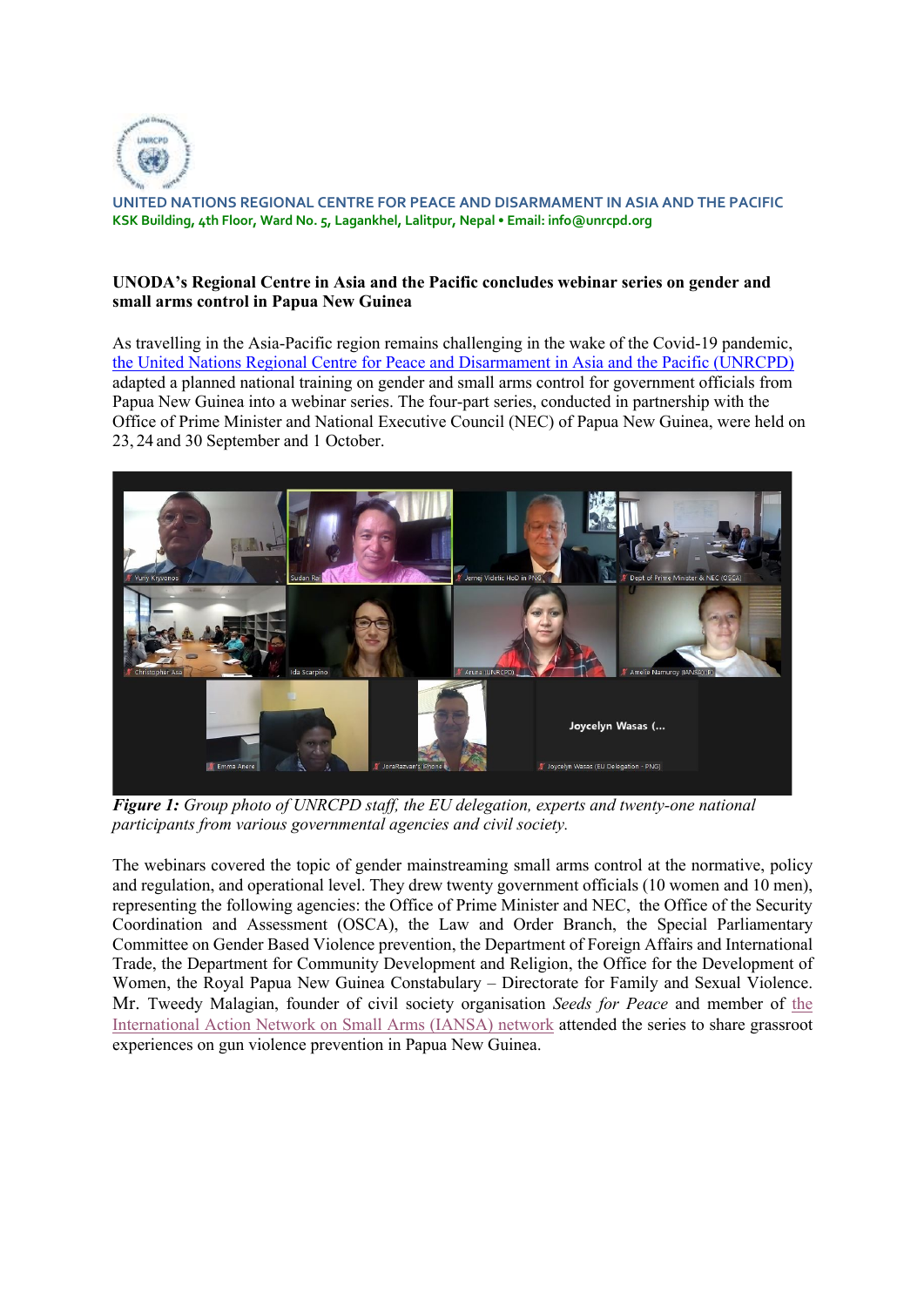

*Figure 2: Participants joined in open discussion on relevant normative frameworks on gender and small arms control in Papua New Guinea.* 

Opening the first webinar, H.E. Ambassador Jernej Videtic, Delegation of the European Union (EU) to Papua New Guinea noted that armed violence and its gendered impacts is of particular concern in the Pacific, adding that the EU continues to support the integration of gender-related global commitments on small arms control intro regional, national and local practices, His speech was followed by the opening remarks of Mr. Christopher Asa, Director General, Social Policy & Governance Department of Prime Minister & NEC, who also serves as the National Focal Point on the UN Programme of Action to Prevent, Combat and Eradicate the Illicit Trade in Small Arms and Light Weapons in All Its Aspects (PoA) and Dr. Yuriy Kryvonos, Director of UNRCPD.

The issue of gender-based violence and the presence of small arms as an enabler of such violence featured prominently in the first two webinars, reflecting the urgency of this issue in Papua New Guinea. Participants engaged in discussions, led by Ms. Ida Scarpino, UNRCPD Regional Project Coordinator, about the synergies between small arms and light weapons (SALW) control and key domestic frameworks such as gender-based violence (GBV) prevention and community safe programmes. They discussed and examined relevant normative frameworks such as the National Strategy to prevent and respond to GBV 2016-2025 and the Spotlight Initiative, whose pillars and activities were presented by Ms. Emma Anere from the UN Women Country Office.

On the second day, participants engaged in a role-play exercise describing a case of gender-based violence committed with small arms which showed the circumstances and chain of events that can contribute to failing to prevent the crime and to convict the perpetrator. This was followed by a fruitful discussion on (armed) gender-based violence and potential loopholes in legislative frameworks and coordination mechanisms, such as the lack of checks for criminal background or other GBV indicators for those applying for a firearms licence, and the lack of information sharing among law enforcement institutions to report and convict cases of GBV. Mr. Steven Paniu from the United Nations Population Fund (UNFPA) Country Office and Mr. Tweedy Malagian from *Seeds For Peace* provided data on gender based violence and shared testimonies on the implications of gun violence and the role of toxic masculinity in perpetuating the problem.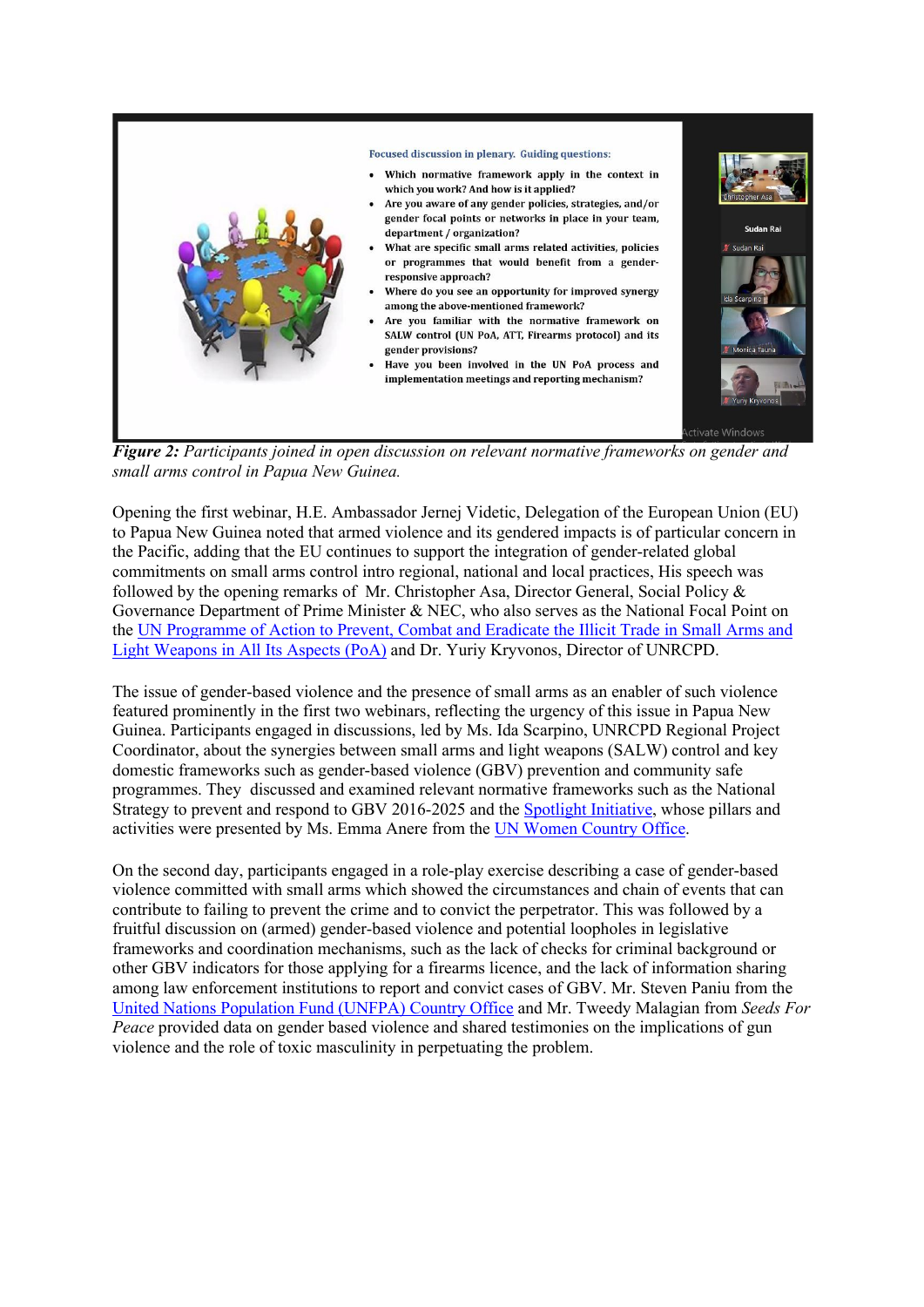| Exercise:<br>1. How would you ensure that<br>requirements for license<br>approval better address and<br>prevent that firearms are used<br>to commit violence against<br>women, domestic and gender-<br>based violence?<br>2. Is there any new requirement<br>which should be added? Or<br>any amendment made? | <b>FIREARMS ACT 1996, PAPUA NEW GUINEA</b><br>9. FIREARM LICENCES.<br>(1) Subject to this section, the Registrar, on receipt of an application and<br>the<br>prescribed fee, may issue a firearm licence in respect of a firearm<br>produced to him if<br>he is satisfied that the firearm is owned by a person who-<br>$(a)$ is of or over the age of 18 years; and<br>(b) has not been convicted of an offence against this Act and sentenced to<br>term of imprisonment; and<br>(c) has not been convicted of an offence, otherwise than under this Act<br>arising out of or in connection with his possession or use of a firearm<br>and sentenced to a term of imprisonment; and<br>(d) is a fit and proper person to own a firearm; and<br>(e) can be reasonably permitted to have in his possession, to use and to<br>carry the firearm without danger to the public safety or to the peace; | all Yuriy Kryvonos |
|---------------------------------------------------------------------------------------------------------------------------------------------------------------------------------------------------------------------------------------------------------------------------------------------------------------|-----------------------------------------------------------------------------------------------------------------------------------------------------------------------------------------------------------------------------------------------------------------------------------------------------------------------------------------------------------------------------------------------------------------------------------------------------------------------------------------------------------------------------------------------------------------------------------------------------------------------------------------------------------------------------------------------------------------------------------------------------------------------------------------------------------------------------------------------------------------------------------------------------|--------------------|
|                                                                                                                                                                                                                                                                                                               | and<br>(f) has a substantial reason for requiring a firearm, and that the firearm is<br>safe and fit for use.                                                                                                                                                                                                                                                                                                                                                                                                                                                                                                                                                                                                                                                                                                                                                                                       |                    |

*Figure 3: On the third day, participants joined in a brainstorming exercise on ways to improve the Firearms Act 1996 to prevent violence against women perpetrated with small arms.* 

The third webinar focused on strengthening Papua New Guinea's national legal framework to address gender-based violence and the enabling role of small arms and light weapons. Mr. Dragan Bozanic, from the United Nations Development Programme - The South Eastern and Eastern Europe Clearinghouse for the Control of Small Arms and Light Weapons (UNDP-SEESAC) shared his experience working with National Commissions on SALW in South Eastern and Eastern Europe to promote the collection of sex-and-age disaggregated data in SALW control and reviewing SALW related legislation to include reference to GBV. The presentation led to a productive discussion on a series of practical recommendations for amending Papua New Guinea's Firearms Act 1996. One such recommendation made reference to the importance of having a National Coordination Mechanism on SALW control to promote effective reforms and measures. Another recommendation underlined the key role of civil society and women in ensuring that gender perspectives are included at all levels. In this regard, Ms. Amelie Namuroy from the International Action Network on Small Arms (IANSA) provided examples of how civil society and women are contributing to this goal globally.

On day four, participants and experts discussed how to operationalize the issue of gender and small arms control. Mr. Alistair Gee from the Centre for Armed Violence Reduction (CAVR) spoke on current technical assistance programmes for SALW control in Papua New Guinea and entry points for gender-responsiveness. He presented available tools and programmes that countries can use to improve their operational capacity in small arms control, with a focus on the Arms Tracker initiative.

The series concluded with an exercise aimed at identifying action points and a series of recommendations to enhance SALW control in Papua New Guinea from a gender perspective, which will be further considered at a forthcoming follow-up activity. The list of recommendations included, among others, measures aimed at improving the regulatory framework on SALW control and the development of broader community safety programmes and disarmament education initiatives in the lead up to Papua New Guinea's elections next year.